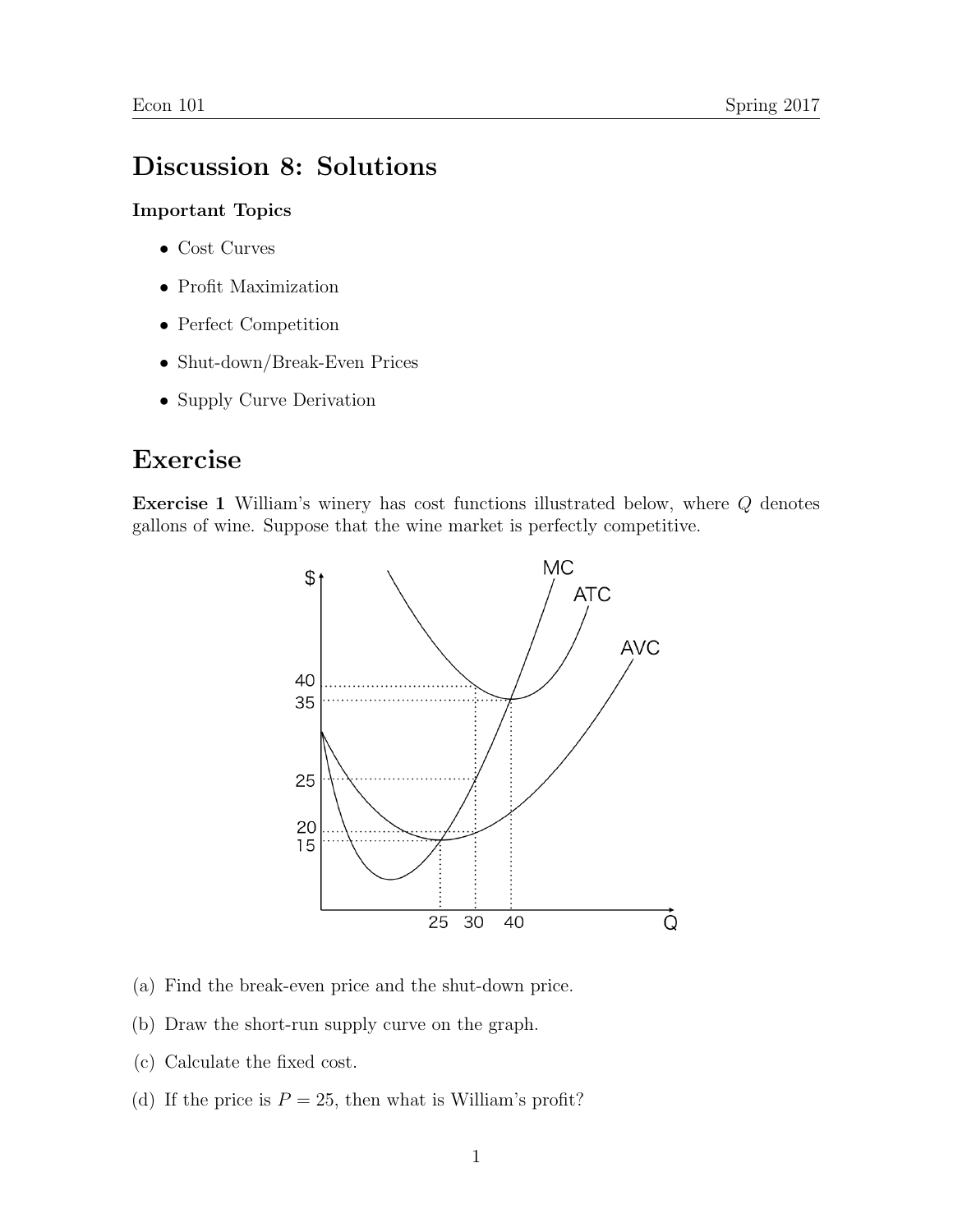## Solution

(a) The break-even price is determined at the intersection point of ATC and MC:

$$
P_{be}=35.
$$

The shut-down price is determined at the intersection point of AVC and MC:

$$
P_{sd}=15.
$$

(b) If the price is below the shut-down price  $P_{sd} = 15$ , then William produces nothing. Otherwise, by the price-taker and profit-maximization conditions,

$$
P = MR = MC,
$$

so the supply-curve coincides with the graph of MC function.



(c) At  $Q = 30$ ,

$$
AFC = ATC(30) - AVC(30) = 40 - 20 = 20.
$$

Hence,

$$
FC = AFC \times Q = 20 \times 30 = 600.
$$

(d) Given  $P = 25$ , William produces  $Q = 30$ . Hence, the profit is

$$
\pi(30) = TR(30) - TC(30)
$$

$$
= P \times Q - ATC \times Q
$$

$$
= 25 \times 30 - 40 \times 30
$$

$$
= -450.
$$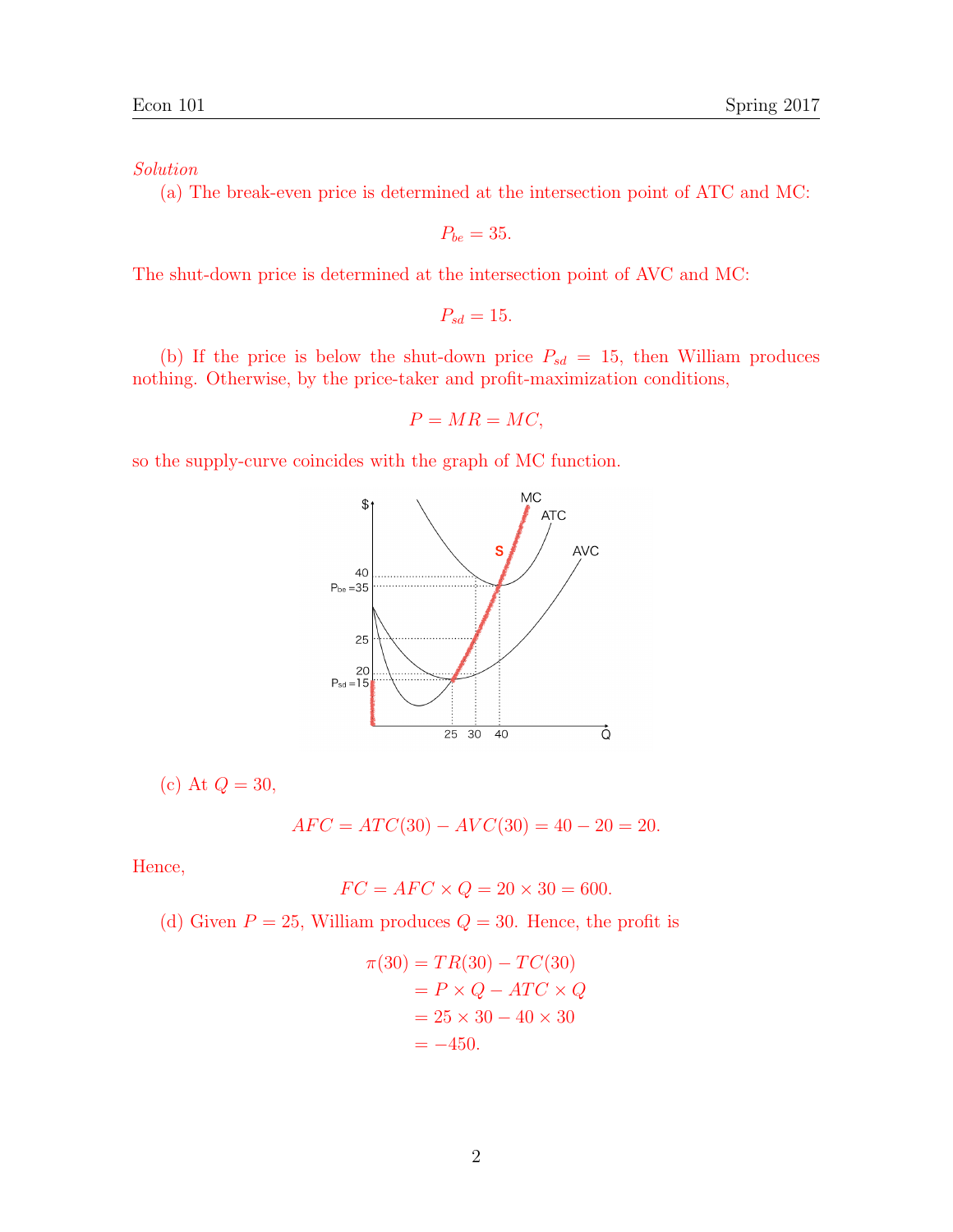$$
TC = q2 + 4q + 5,
$$
  

$$
MC = 2q + 4,
$$

where q denotes pounds of bread.

- (a) What is the shut-down price for this bakery?
- (b) Derive the short-run supply curve.

Suppose that there are 10 bakeries with the same cost functions in the bread market and that the market demand curve is given by  $P = -Q_d + 40$ .

(c) Find the short-run equilibrium in the bread market.

Solution

(a) Note that

$$
AVC = \frac{VC}{q} = \frac{q^2 + 4q}{q} = q + 4.
$$

Hence, at the shut-down price,

$$
2q + 4 = MC = AVC = q + 4,
$$

so  $q = 0$ . By plugging this back into MC function, the shut-down price is

$$
P_{sd} = 2 \times 0 + 4 = 4.
$$

(b) The supply curve is

$$
\begin{cases}\nP = MC = 2q + 4 & \text{if } P \ge 4, \\
q = 0 & \text{if } P < 4.\n\end{cases}
$$

(c) Note that for each  $P \geq 4$ , the optimal output level for an individual bakery is

$$
q = \frac{P}{2} - 2.
$$

Since all the 10 firms have the same cost function, they have the same optimal output level. Hence, the market supply curve is given by

$$
Q_s = \begin{cases} 10q = 10(\frac{P}{2} - 2) = 5P - 20 & \text{if } P \ge 4, \\ 0 & \text{if } P < 4. \end{cases}
$$

On the other hand, the market demand is

$$
Q_d = 40 - P.
$$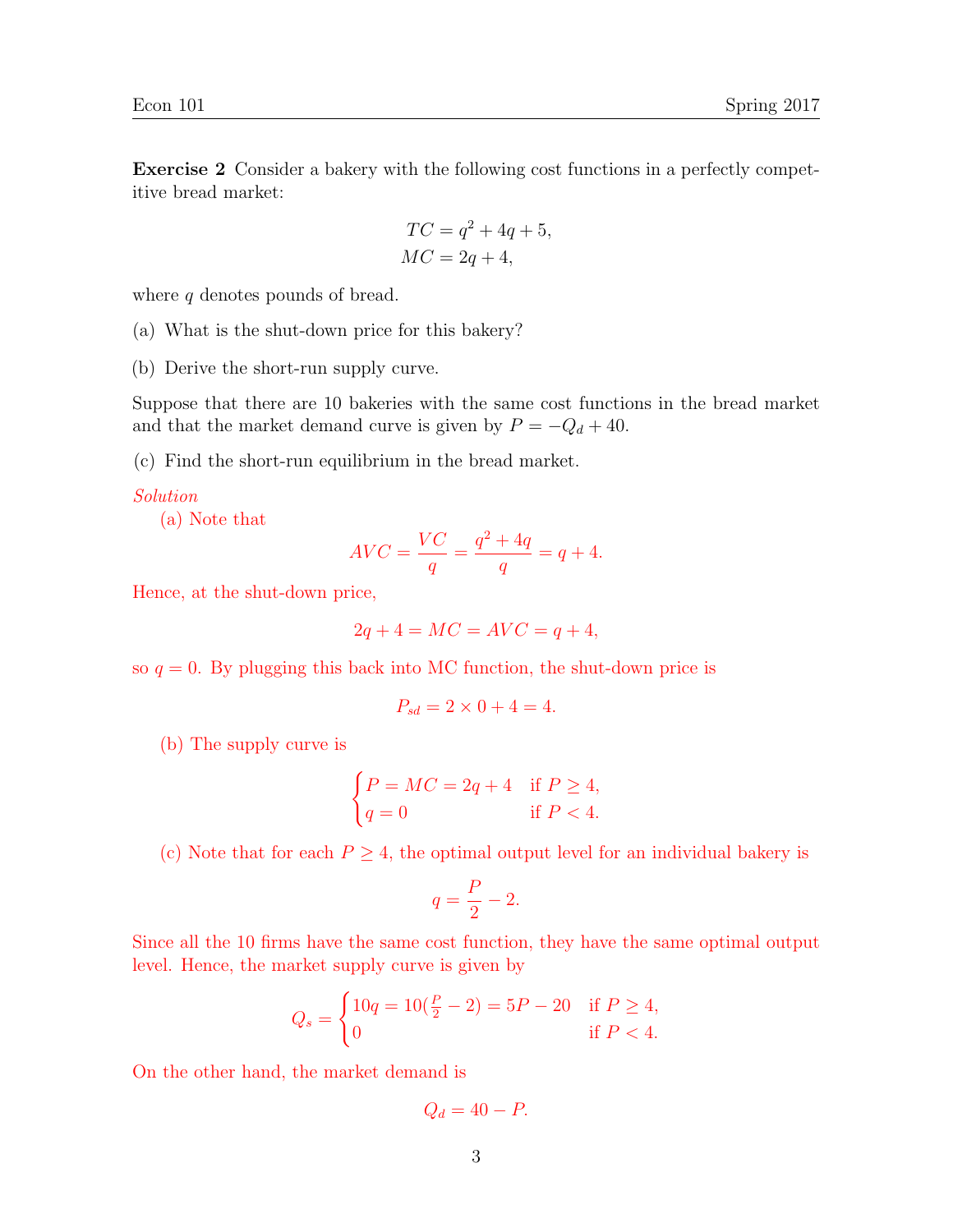Hence, at the equilibrium,

$$
5P^* - 20 = Q_s = Q_d = 40 - P^*,
$$

so

$$
P^* = \frac{60}{6} = 10.
$$

By plugging this into the market demand curve,

$$
Q^* = 40 - 10 = 30.
$$

Therefore, the equilibrium is  $(Q^*, P^*) = (30, 10)$ .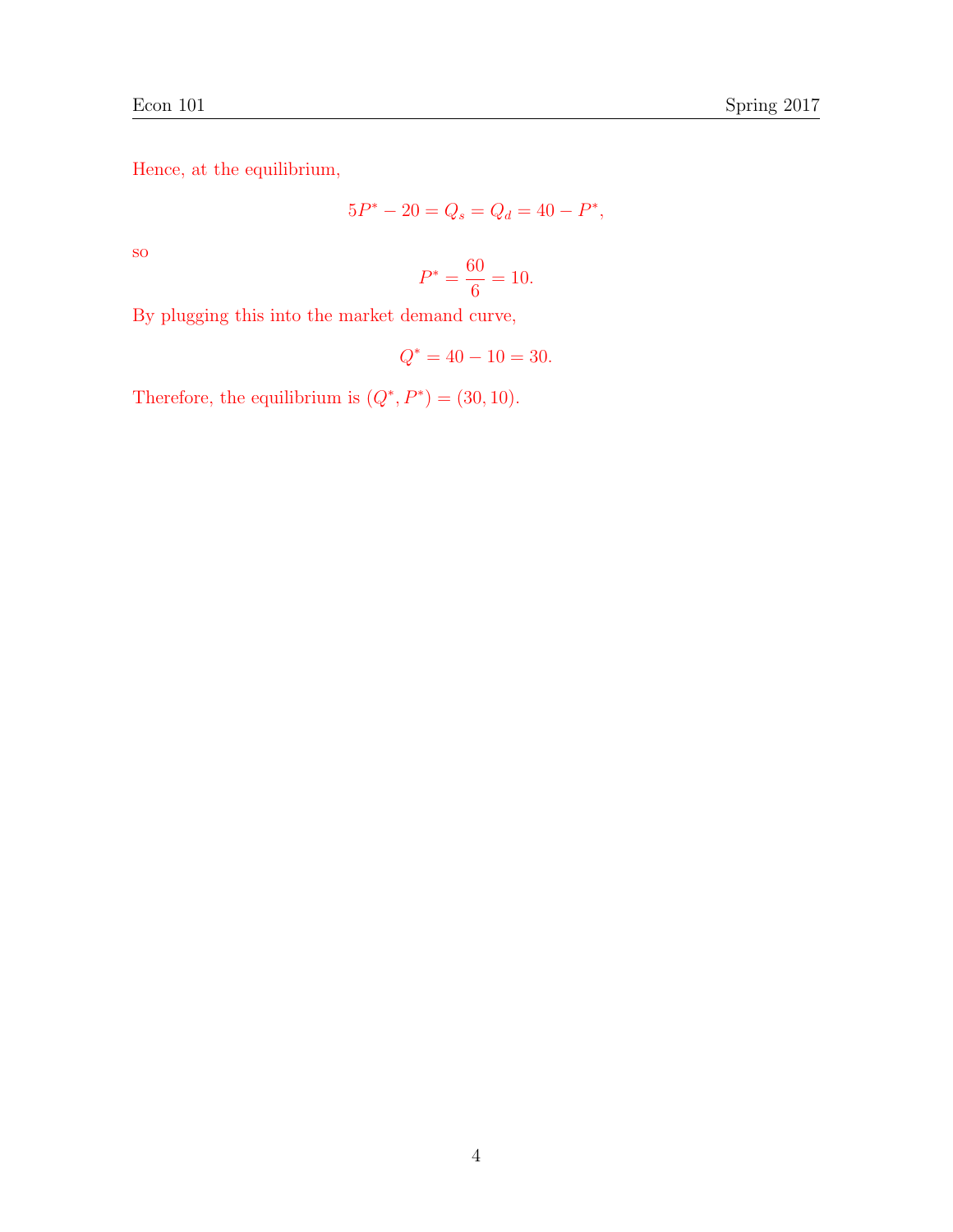Exercise 3 You are working in a small construction company in a perfectly competitive housing market. You accidentally spilled coffee on an important file below, which summarizes the company's costs.

|          | $\protect\operatorname{TC}$ | VC  | FC <sub>1</sub> |     | $ATC$   AVC | AFC | MC |
|----------|-----------------------------|-----|-----------------|-----|-------------|-----|----|
|          |                             |     |                 |     |             |     |    |
|          |                             |     |                 |     |             |     | 50 |
| $\Omega$ |                             | 200 |                 |     |             |     |    |
| 3        |                             |     |                 | 600 |             |     |    |
|          |                             |     |                 |     | 600         |     |    |
| 5        | 5000                        |     |                 |     |             | 120 |    |

(a) Restore the file by filling all the blanks.

(b) If the market price is  $P = 1200$ , then what is the profit of the construction company?

Solution.

(i)

| $\,Q$          | <b>TC</b> | <b>VC</b> | FC  | <b>ATC</b> | <b>AVC</b> | <b>AFC</b> | МC   |
|----------------|-----------|-----------|-----|------------|------------|------------|------|
| $\overline{0}$ | 600       | 600       | 600 |            |            |            |      |
|                | 650       | 50        | 600 | 650        | 50         | 600        | 50   |
| $\overline{2}$ | 800       | 200       | 600 | 400        | 100        | 300        | 150  |
| 3              | 1800      | 1200      | 600 | 600        | 400        | 200        | 1000 |
| 4              | 3000      | 2400      | 600 | 750        | 600        | 150        | 1200 |
| $\overline{5}$ | 5000      | 4400      | 600 | 1000       | 880        | 120        | 2000 |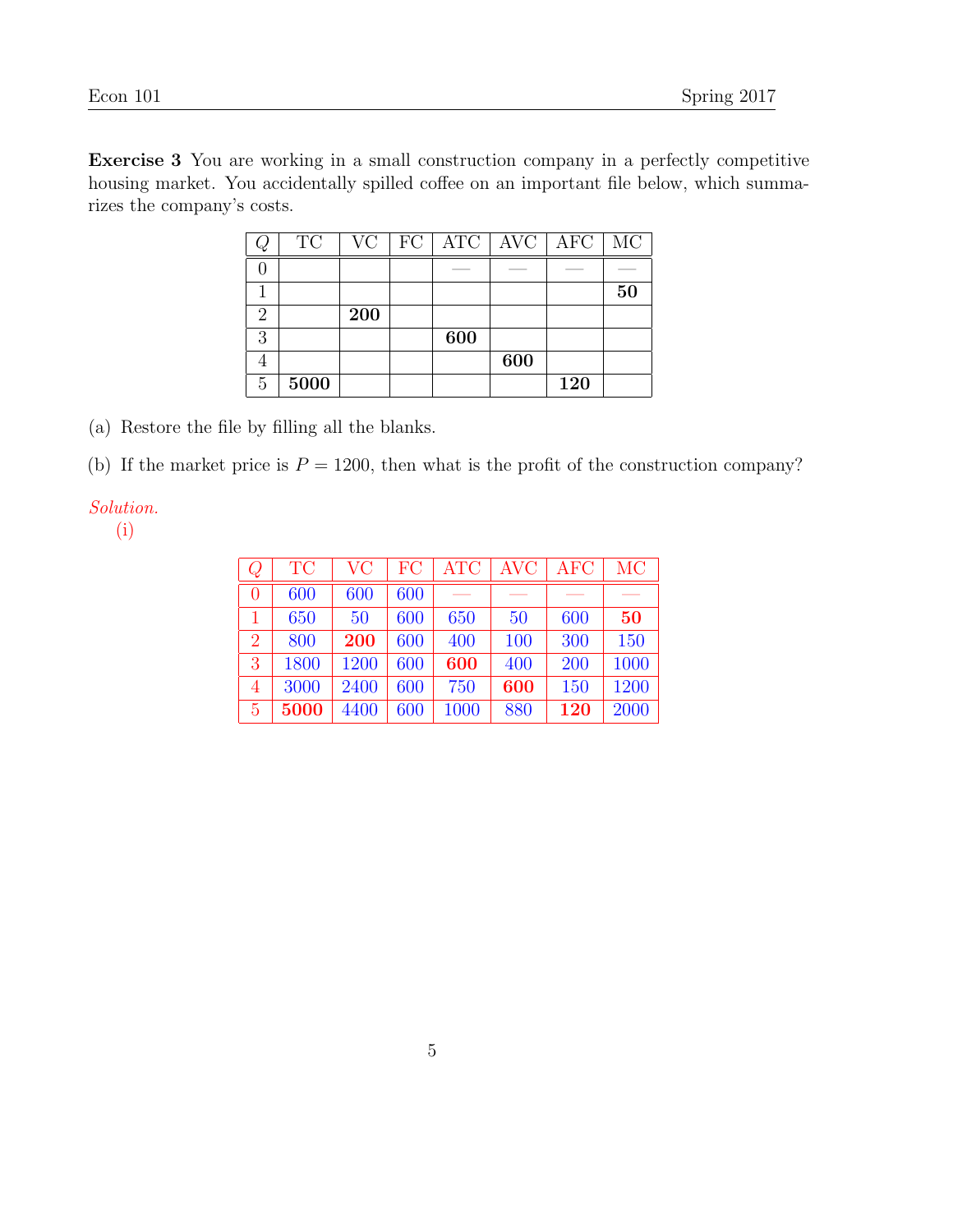**Step 1.** First, since  $AFC = 120$  at  $Q=5$ ,

$$
FC = AFC \times Q = 120 \times 5 = 600.
$$

FC is independent of output levels, and thus we can fill in all the blanks for FC with 600.

Second, for each output level  $Q$ ,

$$
AFC = \frac{FC}{Q} = \frac{600}{Q}.
$$

Third, at  $Q = 0$ ,

$$
VC(0) = 0,
$$
  
\n
$$
TC(0) = VC(0) + FC = 600.
$$

Step 2. At  $Q = 1$ ,

 $TC(1) = TC(0) + MC(1) = 600 + 50 = 650,$  $VC(1) = TC(1) - FC = 650 - 600 = 50.$ 

Hence,

$$
ATC(1) = \frac{TC(1)}{1} = \frac{650}{1} = 650,
$$
  

$$
AVC(1) = \frac{VC(1)}{1} = \frac{50}{1} = 50.
$$

Step 3. At  $Q=2$ ,

$$
TC(2) = VC(2) + FC = 200 + 600 = 800,
$$
  

$$
MC(2) = TC(2) - TC(1) = 800 - 650 = 150.
$$

Hence,

$$
ATC(2) = \frac{TC(2)}{2} = \frac{800}{2} = 400,
$$
  
 
$$
AVC(2) = \frac{VC(2)}{2} = \frac{200}{2} = 100.
$$

|                |           | VC  | FC  |            | <b>AVC</b> |            |     |
|----------------|-----------|-----|-----|------------|------------|------------|-----|
| $\cal Q$       | <b>TC</b> |     |     | $\rm{ATC}$ |            | AFC        | MC  |
| 0              | 600       | 0   | 600 |            |            |            |     |
|                | 650       | 50  | 600 | 650        | 50         | 600        | 50  |
| $\overline{2}$ | 800       | 200 | 600 | 400        | 100        | 300        | 150 |
| 3              |           |     | 600 | 600        |            | 200        |     |
| 4              |           |     | 600 |            | 600        | 150        |     |
| 5              | 5000      |     | 600 |            |            | <b>120</b> |     |

| Ų              | <b>TC</b> | VC         | FC  | $\rm{ATC}$ | <b>AVC</b> | <b>AFC</b> | MC |
|----------------|-----------|------------|-----|------------|------------|------------|----|
| 0              | 600       | O          | 600 |            |            |            |    |
|                |           |            | 600 |            |            | 600        | 50 |
| $\overline{2}$ |           | <b>200</b> | 600 |            |            | 300        |    |
| 3              |           |            | 600 | 600        |            | 200        |    |
| 4              |           |            | 600 |            | 600        | 150        |    |
| 5              | 5000      |            | 600 |            |            | <b>120</b> |    |

| Q              | <b>TC</b> | $\rm VC$   | FC  | $\rm{ATC}$ | <b>AVC</b> | $\rm{AFC}$ | $\rm MC$ |
|----------------|-----------|------------|-----|------------|------------|------------|----------|
| 0              | 600       | 0          | 600 |            |            |            |          |
|                | 650       | 50         | 600 | 650        | 50         | 600        | 50       |
| $\overline{2}$ |           | <b>200</b> | 600 |            |            | 300        |          |
| 3              |           |            | 600 | 600        |            | 200        |          |
| 4              |           |            | 600 |            | 600        | 150        |          |
| 5              | 5000      |            | 600 |            |            | 120        |          |